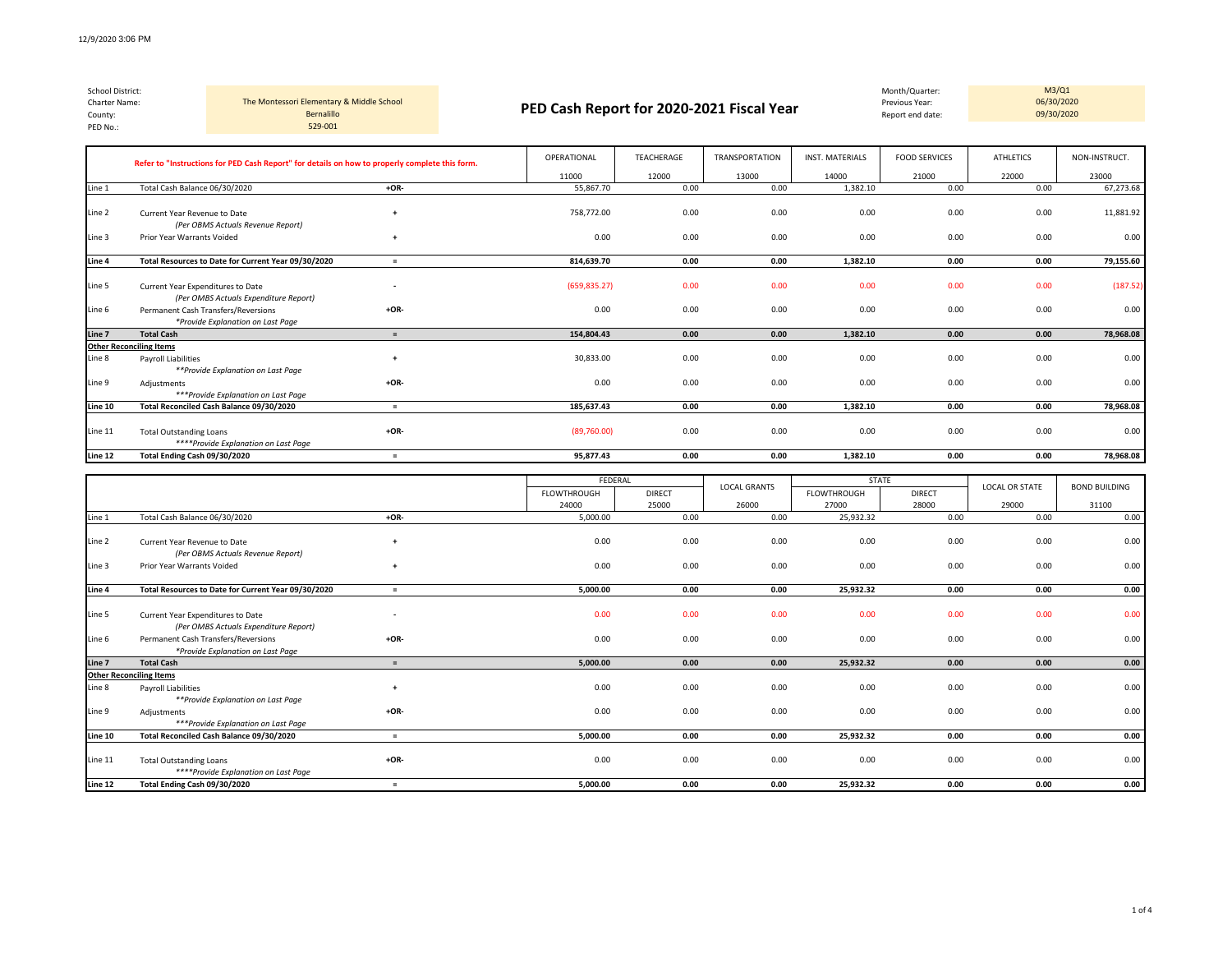**Other Reconciling Items**

*\*Provide Explanation on Last Page*

*\*\*Provide Explanation on Last Page*

*\*\*\*Provide Explanation on Last Page*

*\*\*\*\*Provide Explanation on Last Page*

| School District:<br>Charter Name:<br>County:<br>PED No.: | Bernalillo<br>529-001                                                      | The Montessori Elementary & Middle School |                       |       | Month/Quarter:<br>Previous Year:<br>PED Cash Report for 2020-2021 Fiscal Year<br>Report end date: |         |                    |       |                     | M3/Q1<br>06/30/2020<br>09/30/2020 |
|----------------------------------------------------------|----------------------------------------------------------------------------|-------------------------------------------|-----------------------|-------|---------------------------------------------------------------------------------------------------|---------|--------------------|-------|---------------------|-----------------------------------|
|                                                          |                                                                            |                                           | PUBLIC SCHOOL         |       | SPECIAL CAPITAL OUTLAY                                                                            |         | CAPITAL IMPROV. HB |       | CAPITAL IMPROV. SB9 |                                   |
|                                                          |                                                                            |                                           | <b>CAPITAL OUTLAY</b> | LOCAL | <b>STATE</b>                                                                                      | FEDERAL | 33                 | STATE | LOCAL               | <b>STATE MATCH</b>                |
|                                                          |                                                                            |                                           | 31200                 | 31300 | 31400                                                                                             | 31500   | 31600              | 31700 | 31701               | 31703                             |
| Line 1                                                   | Total Cash Balance 06/30/2020                                              | $+OR-$                                    | 0.00                  | 0.00  | 0.00                                                                                              | 0.00    | 1,396,883.48       | 0.00  | 314,036.18          | 10,897.00                         |
| Line 2                                                   | Current Year Revenue to Date<br>(Per OBMS Actuals Revenue Report)          | $_{+}$                                    | 0.00                  | 0.00  | 0.00                                                                                              | 0.00    | 8,348.39           | 0.00  | 4,151.93            | 0.00                              |
| Line 3                                                   | Prior Year Warrants Voided                                                 | +                                         | 0.00                  | 0.00  | 0.00                                                                                              | 0.00    | 0.00               | 0.00  | 0.00                | 0.00                              |
| Line 4                                                   | Total Resources to Date for Current Year 09/30/2020                        | $=$                                       | 0.00                  | 0.00  | 0.00                                                                                              | 0.00    | 1,405,231.87       | 0.00  | 318,188.11          | 10,897.00                         |
| Line 5                                                   | Current Year Expenditures to Date<br>(Per OMBS Actuals Expenditure Report) |                                           | (89,760.00)           | 0.00  | 0.00                                                                                              | 0.00    | (36,888.95)        | 0.00  | (66, 504.75)        | 0.00                              |
| Line 6                                                   | Permanent Cash Transfers/Reversions                                        | $+OR-$                                    | 0.00                  | 0.00  | 0.00                                                                                              | 0.00    | 0.00               | 0.00  | 0.00                | 0.00                              |

**Line 7 Total Cash = (89,760.00) 0.00 0.00 0.00 1,368,342.92 0.00 251,683.36 10,897.00**

Line 8 Payroll Liabilities **+** 0.00 0.00 0.00 0.00 0.00 0.00 0.00 0.00

Line 9 Adjustments **+OR-** 0.00 0.00 0.00 0.00 0.00 0.00 0.00 0.00

**Line 10 Total Reconciled Cash Balance 09/30/2020 = (89,760.00) 0.00 0.00 0.00 1,368,342.92 0.00 251,683.36 10,897.00** Line 11 Total Outstanding Loans **+OR-** 89,760.00 0.00 0.00 0.00 0.00 0.00 0.00 0.00

| Line 12 | Total Ending Cash 09/30/2020                                               | $=$                      | 0.00 | 0.00                     | 0.00               | 0.00      | 1,368,342.92        | 0.00  | 251,683.36                               | 10,897.00              |
|---------|----------------------------------------------------------------------------|--------------------------|------|--------------------------|--------------------|-----------|---------------------|-------|------------------------------------------|------------------------|
|         |                                                                            |                          |      |                          |                    |           |                     |       |                                          |                        |
|         |                                                                            |                          |      | <b>ENERGY EFFICIENCY</b> | ED. TECH EQUIP ACT | PSCOC 20% | <b>DEBT SERVICE</b> |       | DEFERRED SICK LEAVE ED TECH DEBT SERVICE | <b>GRAND TOTAL ALL</b> |
|         |                                                                            |                          |      | 31800                    | 31900              | 32100     | 41000               | 42000 | 43000                                    |                        |
| Line 1  | Total Cash Balance 06/30/2020                                              | $+OR-$                   |      | 0.00                     | 0.00               | 0.00      | 0.00                | 0.00  | 0.00                                     | 1,877,272.46           |
| Line 2  | Current Year Revenue to Date<br>(Per OBMS Actuals Revenue Report)          | $_{+}$                   |      | 0.00                     | 0.00               | 0.00      | 0.00                | 0.00  | 0.00                                     | 783,154.24             |
| Line 3  | Prior Year Warrants Voided                                                 | $+$                      |      | 0.00                     | 0.00               | 0.00      | 0.00                | 0.00  | 0.00                                     | 0.00                   |
| Line 4  | Total Resources to Date for Current Year 09/30/2020                        | $=$                      |      | 0.00                     | 0.00               | 0.00      | 0.00                | 0.00  | 0.00                                     | 2,660,426.70           |
| Line 5  | Current Year Expenditures to Date<br>(Per OMBS Actuals Expenditure Report) | $\overline{\phantom{a}}$ |      | 0.00                     | 0.00               | 0.00      | 0.00                | 0.00  | 0.00                                     | (853, 176.49)          |
| Line 6  | Permanent Cash Transfers/Reversions<br>*Provide Explanation on Last Page   | $+OR-$                   |      | 0.00                     | 0.00               | 0.00      | 0.00                | 0.00  | 0.00                                     | 0.00                   |
| Line 7  | <b>Total Cash</b>                                                          | $=$                      |      | 0.00                     | 0.00               | 0.00      | 0.00                | 0.00  | 0.00                                     | 1,807,250.21           |
|         | <b>Other Reconciling Items</b>                                             |                          |      |                          |                    |           |                     |       |                                          |                        |
| Line 8  | <b>Payroll Liabilities</b><br>**Provide Explanation on Last Page           |                          |      | 0.00                     | 0.00               | 0.00      | 0.00                | 0.00  | 0.00                                     | 30,833.00              |
| Line 9  | Adjustments<br>***Provide Explanation on Last Page                         | $+OR-$                   |      | 0.00                     | 0.00               | 0.00      | 0.00                | 0.00  | 0.00                                     | 0.00                   |
| Line 10 | Total Reconciled Cash Balance 09/30/2020                                   | $=$                      |      | 0.00                     | 0.00               | 0.00      | 0.00                | 0.00  | 0.00                                     | 1,838,083.21           |
| Line 11 | <b>Total Outstanding Loans</b><br>****Provide Explanation on Last Page     | $+OR-$                   |      | 0.00                     | 0.00               | 0.00      | 0.00                | 0.00  | 0.00                                     | 0.00                   |
| Line 12 | Total Ending Cash 09/30/2020                                               | $\equiv$                 |      | 0.00                     | 0.00               | 0.00      | 0.00                | 0.00  | 0.00                                     | 1,838,083.21           |

2 of 4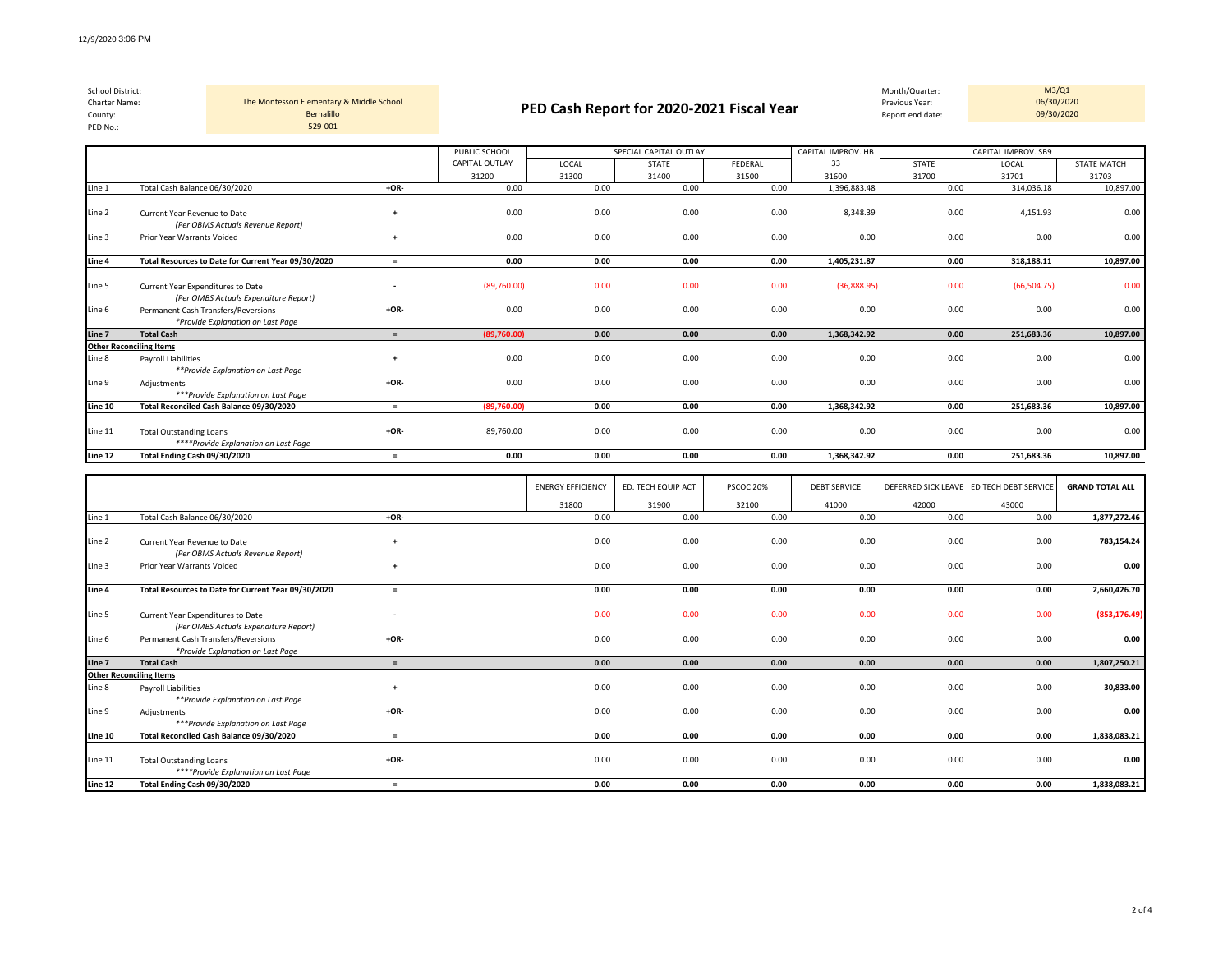|                  |         |                                           |            |                             |   | <b>Net Outstanding Items</b>              | Outstanding | <b>Adjusted Bank Balance</b> |                                        |              |            |
|------------------|---------|-------------------------------------------|------------|-----------------------------|---|-------------------------------------------|-------------|------------------------------|----------------------------------------|--------------|------------|
|                  |         |                                           |            | <b>From Bank Statements</b> |   | <b>Adjustments to Bank Statements</b>     |             |                              | From line 12 Grand<br><b>Total All</b> | 1,838,083.21 |            |
|                  |         |                                           |            |                             |   | $+OR-$                                    | $+OR-$      |                              |                                        | $+OR-$       |            |
| Column           |         | в                                         |            |                             | D |                                           | G           | H                            |                                        |              |            |
| PED No.:         | 529-001 |                                           |            |                             |   |                                           |             |                              |                                        |              |            |
| County:          |         |                                           | Bernalillo |                             |   |                                           |             |                              | Report end date:                       | 09/30/2020   |            |
| Charter Name:    |         | The Montessori Elementary & Middle School |            |                             |   | PED Cash Report for 2020-2021 Fiscal Year |             |                              | Previous Year:                         |              | 06/30/2020 |
| School District: |         |                                           |            |                             |   |                                           |             |                              | Month/Quarter:                         |              | M3/Q1      |

| Account Name / Type / Last 4 of Acct # | Bank          | <b>Statement Balance</b> | <b>Overnight Investments</b> | <b>Net Outstanding Items</b> | Outstanding                | <b>Adjusted Bank Balance</b> | Adjustment<br><b>Description</b> | <b>Adjustment Amount</b> |
|----------------------------------------|---------------|--------------------------|------------------------------|------------------------------|----------------------------|------------------------------|----------------------------------|--------------------------|
|                                        |               |                          |                              | (Checks) Deposits            | <b>Interbank transfers</b> |                              |                                  |                          |
| Operating/Checking/5592                | Wells fargo   | 1,858,056.23             | 0.00                         | 0.00                         | (19,973.02)                | 1,838,083.21                 |                                  | 0.00                     |
|                                        |               | 0.00                     | 0.00                         | 0.00                         | 0.00                       | 0.00                         |                                  | 0.00                     |
|                                        |               | 0.00                     | 0.00                         | 0.00                         | 0.00                       | 0.00                         |                                  | 0.00                     |
|                                        |               | 0.00                     | 0.00                         | 0.00                         | 0.00                       | 0.00                         |                                  | 0.00                     |
|                                        |               | 0.00                     | 0.00                         | 0.00                         | 0.00                       | 0.00                         |                                  | 0.00                     |
|                                        |               | 0.00                     | 0.00                         | 0.00                         | 0.00                       | 0.00                         |                                  | 0.00                     |
|                                        |               | 0.00                     | 0.00                         | 0.00                         | 0.00                       | 0.00                         |                                  | 0.00                     |
|                                        |               | 0.00                     | 0.00                         | 0.00                         | 0.00                       | 0.00                         |                                  | 0.00                     |
|                                        |               | 0.00                     | 0.00                         | 0.00                         | 0.00                       | 0.00                         |                                  | 0.00                     |
|                                        |               | 0.00                     | 0.00                         | 0.00                         | 0.00                       | 0.00                         |                                  | 0.00                     |
|                                        |               | 0.00                     | 0.00                         | 0.00                         | 0.00                       | 0.00                         |                                  | 0.00                     |
|                                        |               | 0.00                     | 0.00                         | 0.00                         | 0.00                       | 0.00                         |                                  | 0.00                     |
|                                        |               | 0.00                     | 0.00                         | 0.00                         | 0.00                       | 0.00                         |                                  | 0.00                     |
|                                        |               | 0.00                     | 0.00                         | 0.00                         | 0.00                       | 0.00                         |                                  | 0.00                     |
|                                        |               | 0.00                     | 0.00                         | 0.00                         | 0.00                       | 0.00                         |                                  | 0.00                     |
|                                        |               | 0.00                     | 0.00                         | 0.00                         | 0.00                       | 0.00                         |                                  | 0.00                     |
|                                        |               | 0.00                     | 0.00                         | 0.00                         | 0.00                       | 0.00                         |                                  | 0.00                     |
|                                        |               | 0.00                     | 0.00                         | 0.00                         | 0.00                       | 0.00                         |                                  | 0.00                     |
|                                        |               | 0.00                     | 0.00                         | 0.00                         | 0.00                       | 0.00                         |                                  | 0.00                     |
|                                        |               | 0.00                     | 0.00                         | 0.00                         | 0.00                       | 0.00                         |                                  | 0.00                     |
|                                        | <b>Totals</b> | 1,858,056.23             | 0.00                         | 0.00                         | (19, 973.02)               | 1,838,083.21                 |                                  | 1,838,083.21             |

**Please provide Page 1 of each of your Bank Statement(s). Depited by the column of the column of the column of the column of the column of the column of the column of the column of the column of the column of the column** 

**RECONCILED**

## **\* PERMANENT CASH TRANSFERS/REVERSIONS (LINE 6)**

Please identify all cash transfers and reversions per general ledger. Enter the fund number on the FROM FUND and TO FUND columns. Please provide an explicit explanation (to start a new line of text press Alt+Enter to inser

| <b>FROM FUND</b> | AMOUNT | TO FUND and Explicit Explanation | <b>FROM FUND</b> | AMOUNT | TO FUND and Explicit Explanation | <b>FROM FUND</b> | AMOUNT | TO FUND and Explicit Explanation |  |  |
|------------------|--------|----------------------------------|------------------|--------|----------------------------------|------------------|--------|----------------------------------|--|--|
|                  | 0.00   |                                  |                  | 0.00   |                                  |                  | 0.00   |                                  |  |  |
|                  | 0.00   |                                  |                  | 0.00   |                                  |                  | 0.00   |                                  |  |  |
|                  | 0.00   |                                  |                  | 0.00   |                                  |                  | 0.00   |                                  |  |  |
|                  | 0.00   |                                  |                  | 0.00   |                                  |                  | 0.00   |                                  |  |  |
|                  | 0.00   |                                  |                  | 0.00   |                                  | 0.00             |        |                                  |  |  |
|                  | 0.00   |                                  |                  | 0.00   |                                  |                  | 0.00   |                                  |  |  |
|                  | 0.00   |                                  |                  | 0.00   |                                  |                  | 0.00   |                                  |  |  |
|                  | 0.00   |                                  |                  | 0.00   |                                  |                  | 0.00   |                                  |  |  |
|                  | 0.00   |                                  |                  | 0.00   |                                  |                  |        |                                  |  |  |
|                  | 0.00   |                                  |                  | 0.00   |                                  |                  |        |                                  |  |  |
|                  |        |                                  |                  |        |                                  | Total            | 0.00   |                                  |  |  |